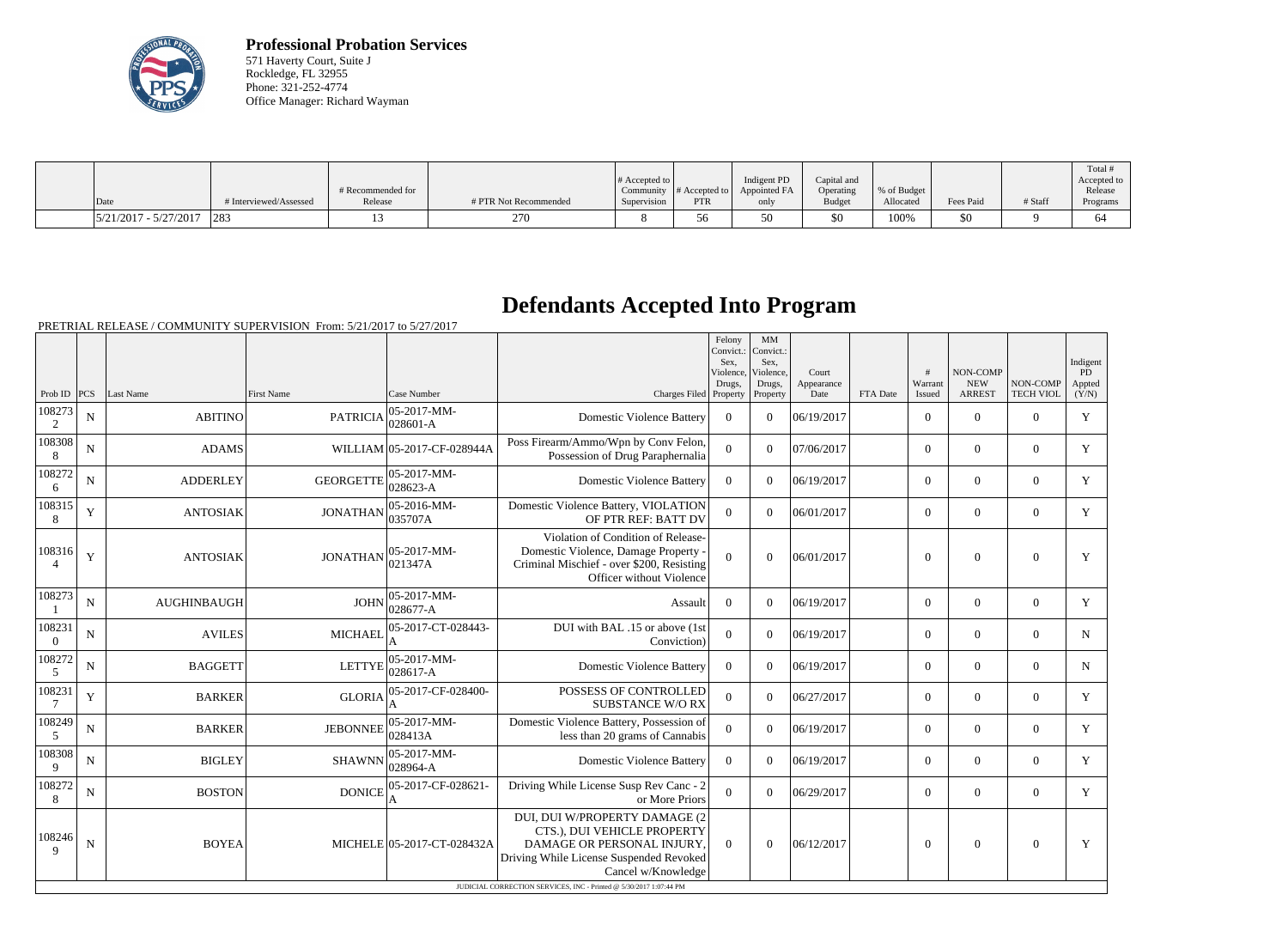## **Defendants Accepted Into Program**

| Violence,<br>NON-COMP<br>Violence,<br>Court<br>Warrant<br>NON-COMP<br>Drugs,<br><b>NEW</b><br>Drugs,<br>Appearance<br>Case Number<br><b>ARREST</b><br><b>TECH VIOL</b><br>Prob ID<br> PCS <br>Last Name<br><b>First Name</b><br>Charges Filed Property<br>FTA Date<br>Property<br>Date<br>Issued<br>108249<br>05-2017-MM-<br>$\mathbf N$<br><b>CHRISTOPHER</b><br><b>Domestic Violence Battery</b><br>$\overline{0}$<br><b>BRADSHAW</b><br>$\theta$<br>06/19/2017<br>$\overline{0}$<br>$\overline{0}$<br>$\overline{0}$<br>$ 028433 - A$<br>108309<br>$ 05-2017-MM-$<br>${\bf N}$<br><b>BROWN</b><br>DAVID<br>$\overline{0}$<br>$\overline{0}$<br><b>Domestic Violence Battery</b><br>$\overline{0}$<br>$\theta$<br>07/27/2017<br>$\overline{0}$<br>$ 028934-A$<br>5<br>108309<br>JOHN 05-2017-CF-028951-<br>${\bf N}$<br>$\overline{0}$<br><b>BROWN</b><br><b>FELONY BATTERY</b><br>$\overline{0}$<br>$\theta$<br>07/06/2017<br>$\overline{0}$<br>$\overline{0}$<br>6<br>A<br>Possession of less than 20 grams of<br>108323<br>CARMEN $ 05-2017-MM-$<br>$\mathbf N$<br><b>BRYAN</b><br>$\theta$<br>$\Omega$<br>$\overline{0}$<br>$\overline{0}$<br>Cannabis, Possession of Drug<br>06/19/2017<br>$\theta$<br> 029297A<br>8<br>Paraphernalia<br>108272<br>$ 05-2017-MM-$<br>${\bf N}$<br><b>BUCKLEY</b><br><b>KEVIN</b><br><b>Domestic Violence Battery</b><br>07/25/2017<br>$\overline{0}$<br>$\Omega$<br>$\theta$<br>$\overline{0}$<br>$\theta$<br>$ 028664-A$<br>$\Omega$<br>108309<br>05-2017-CF-028936-<br><b>TAYLOR</b><br><b>CHAMBERLAIN</b><br><b>Grand Theft</b><br>$\overline{0}$<br>$\overline{0}$<br>N<br>$\overline{0}$<br>$\theta$<br>07/06/2017<br>$\overline{0}$<br>3<br>A<br>AGGRAVATED BATTERY DOMESTIC<br>108324<br>VIOLENCE (2 CTS.), FELONY CHILD<br>$\mathbf N$<br><b>CHASE</b><br>$\theta$<br>HOWARD 05-2017-CF-029298A<br>$\theta$<br>$\theta$<br>07/06/2017<br>$\theta$<br>$\overline{0}$<br>ABUSE (2 CTS.), POSSESSION OF<br>5<br>DRUGS W/O PRESCRIPTION (8 CTS.)<br>108309<br>POSSESSION OF DRUG<br>$ 05-2017-MM-$<br><b>COLES</b><br>${\bf N}$<br><b>DARNELL</b><br>06/19/2017<br>$\overline{0}$<br>$\overline{0}$<br>$\theta$<br>$\overline{0}$<br>$\overline{0}$<br>$ 028965 - A$<br>PARAPHERNALIA (4 CTS.)<br>$\overline{0}$<br>108232<br>$ 05 - 2017 - MM -$<br>Violation of Injunc. For Protection Against<br>$\mathbf Y$<br><b>SHIRLEEN</b><br>$\theta$<br>$\overline{0}$<br><b>CONDON</b><br>$\theta$<br>06/05/2017<br>$\overline{0}$<br>$\overline{0}$<br>$028405 - A$<br>Dom. Viol.<br>$\Omega$<br>108231<br>$ 05-2017-MM-$<br>${\bf N}$<br><b>CRICK</b><br><b>KASSANDRA</b><br><b>Domestic Violence Battery</b><br>06/15/2017<br>$\overline{0}$<br>$\Omega$<br>$\theta$<br>$\overline{0}$<br>$\overline{0}$<br>$ 028390 - A$<br>9<br>108324<br>Violation of Condition of Release-<br>05-2017-MM-<br>${\bf N}$<br><b>CRICK</b><br>$\theta$<br>07/27/2017<br>$\overline{0}$<br><b>KASSANDRA</b><br>$\Omega$<br>$\overline{0}$<br>$\overline{0}$<br>$ 029284 - A$<br>Domestic Violence<br>6<br>POSSESSION OF CONTROLLED<br>108324<br>MICHONA 05-2017-CF-029299A<br>SUBSTANCE (2 CTS.), Possession of<br>07/06/2017<br>$\overline{0}$<br>N<br><b>DARNELL</b><br>$\overline{0}$<br>$\theta$<br>$\overline{0}$<br>$\boldsymbol{0}$<br>Drug Paraphernalia<br>108272<br>$\mathbf N$<br><b>DURANT</b><br>LATOYA 05-2017-CF-028645A<br>$\overline{0}$<br>$\overline{0}$<br>06/29/2017<br>$\overline{0}$<br>$\mathbf{0}$<br>$\overline{0}$<br><b>Aggravated Assualt</b> , Battery<br>$\mathfrak{Z}$<br>DUI, Possession of less than 20 grams of<br>108238<br>$ 05-2017-MM-$<br>$\mathbf N$<br><b>CHRISTOPHER</b><br><b>EVANS</b><br>Cannabis, Possession of Drug<br>$\overline{0}$<br>$\overline{0}$<br>$\overline{0}$<br>06/19/2017<br>$\overline{0}$<br>$\mathbf{0}$<br>028415A<br>6<br>Paraphernalia<br>108247<br>$ 05-2017-MM-$<br>${\bf N}$<br><b>FEATHERLY</b><br><b>CHEYENNE</b><br>$\theta$<br>06/19/2017<br>$\overline{0}$<br>$\overline{0}$<br>$\overline{0}$<br><b>Domestic Violence Battery</b><br>$\overline{0}$<br>028457-A<br>6<br>108324<br>05-2017-CF-029286-<br>POSSESSION OF CONTROLLED<br><b>FLOYD</b><br><b>CHRISTOPHER</b><br>${\bf N}$<br>07/06/2017<br>$\overline{0}$<br>$\Omega$<br>$\theta$<br>$\overline{0}$<br>$\mathbf{0}$<br><b>SUBSTANCE W/O RX</b><br>3<br>108324<br>DUI, Refuse Breath Urine Blood DUI Test<br>${\bf N}$<br><b>FOWLER</b><br>DALE 05-2017-CT-029314A<br>$\mathbf{0}$<br>$\boldsymbol{0}$<br>06/12/2017<br>$\overline{0}$<br>$\boldsymbol{0}$<br>$\overline{0}$<br>After Prev Susp<br>108291<br>$ 05-2017-MM-$<br>$\mathbf Y$<br><b>JEFFREY</b><br><b>FRASSETTO</b><br><b>Domestic Violence Battery</b><br>06/19/2017<br>$\overline{0}$<br>$\overline{0}$<br>$\overline{0}$<br>$\overline{0}$<br>$\overline{0}$<br>$ 028820 - A$<br>5<br>108249<br>05-2017-MM-<br>${\bf N}$<br><b>GALLAGHER</b><br><b>KRISTEN</b><br>05/30/2017<br>$\overline{0}$<br>$\overline{0}$<br>Trespass after warning<br>$\overline{0}$<br>$\theta$<br>$\overline{0}$<br>$ 026474 - A$<br>9 |  |  |  | Felony<br>Convict.:<br>Sex, | $\mathbf{M}\mathbf{M}$<br>Convict.:<br>Sex, |  |  | Indigent              |
|------------------------------------------------------------------------------------------------------------------------------------------------------------------------------------------------------------------------------------------------------------------------------------------------------------------------------------------------------------------------------------------------------------------------------------------------------------------------------------------------------------------------------------------------------------------------------------------------------------------------------------------------------------------------------------------------------------------------------------------------------------------------------------------------------------------------------------------------------------------------------------------------------------------------------------------------------------------------------------------------------------------------------------------------------------------------------------------------------------------------------------------------------------------------------------------------------------------------------------------------------------------------------------------------------------------------------------------------------------------------------------------------------------------------------------------------------------------------------------------------------------------------------------------------------------------------------------------------------------------------------------------------------------------------------------------------------------------------------------------------------------------------------------------------------------------------------------------------------------------------------------------------------------------------------------------------------------------------------------------------------------------------------------------------------------------------------------------------------------------------------------------------------------------------------------------------------------------------------------------------------------------------------------------------------------------------------------------------------------------------------------------------------------------------------------------------------------------------------------------------------------------------------------------------------------------------------------------------------------------------------------------------------------------------------------------------------------------------------------------------------------------------------------------------------------------------------------------------------------------------------------------------------------------------------------------------------------------------------------------------------------------------------------------------------------------------------------------------------------------------------------------------------------------------------------------------------------------------------------------------------------------------------------------------------------------------------------------------------------------------------------------------------------------------------------------------------------------------------------------------------------------------------------------------------------------------------------------------------------------------------------------------------------------------------------------------------------------------------------------------------------------------------------------------------------------------------------------------------------------------------------------------------------------------------------------------------------------------------------------------------------------------------------------------------------------------------------------------------------------------------------------------------------------------------------------------------------------------------------------------------------------------------------------------------------------------------------------------------------------------------------------------------------------------------------------------------------------------------------------------------------------------------------------------------------------------------------------------------------------------------------------------------------------------------------------------------------------------------------------------------------------------------------------------------------------------------------------------------------------------------------------------------------------------------------------------------------------------------------------------------------------------------------------------|--|--|--|-----------------------------|---------------------------------------------|--|--|-----------------------|
|                                                                                                                                                                                                                                                                                                                                                                                                                                                                                                                                                                                                                                                                                                                                                                                                                                                                                                                                                                                                                                                                                                                                                                                                                                                                                                                                                                                                                                                                                                                                                                                                                                                                                                                                                                                                                                                                                                                                                                                                                                                                                                                                                                                                                                                                                                                                                                                                                                                                                                                                                                                                                                                                                                                                                                                                                                                                                                                                                                                                                                                                                                                                                                                                                                                                                                                                                                                                                                                                                                                                                                                                                                                                                                                                                                                                                                                                                                                                                                                                                                                                                                                                                                                                                                                                                                                                                                                                                                                                                                                                                                                                                                                                                                                                                                                                                                                                                                                                                                                                                                                |  |  |  |                             |                                             |  |  | PD<br>Appted<br>(Y/N) |
|                                                                                                                                                                                                                                                                                                                                                                                                                                                                                                                                                                                                                                                                                                                                                                                                                                                                                                                                                                                                                                                                                                                                                                                                                                                                                                                                                                                                                                                                                                                                                                                                                                                                                                                                                                                                                                                                                                                                                                                                                                                                                                                                                                                                                                                                                                                                                                                                                                                                                                                                                                                                                                                                                                                                                                                                                                                                                                                                                                                                                                                                                                                                                                                                                                                                                                                                                                                                                                                                                                                                                                                                                                                                                                                                                                                                                                                                                                                                                                                                                                                                                                                                                                                                                                                                                                                                                                                                                                                                                                                                                                                                                                                                                                                                                                                                                                                                                                                                                                                                                                                |  |  |  |                             |                                             |  |  | $\mathbf Y$           |
|                                                                                                                                                                                                                                                                                                                                                                                                                                                                                                                                                                                                                                                                                                                                                                                                                                                                                                                                                                                                                                                                                                                                                                                                                                                                                                                                                                                                                                                                                                                                                                                                                                                                                                                                                                                                                                                                                                                                                                                                                                                                                                                                                                                                                                                                                                                                                                                                                                                                                                                                                                                                                                                                                                                                                                                                                                                                                                                                                                                                                                                                                                                                                                                                                                                                                                                                                                                                                                                                                                                                                                                                                                                                                                                                                                                                                                                                                                                                                                                                                                                                                                                                                                                                                                                                                                                                                                                                                                                                                                                                                                                                                                                                                                                                                                                                                                                                                                                                                                                                                                                |  |  |  |                             |                                             |  |  | $\mathbf Y$           |
|                                                                                                                                                                                                                                                                                                                                                                                                                                                                                                                                                                                                                                                                                                                                                                                                                                                                                                                                                                                                                                                                                                                                                                                                                                                                                                                                                                                                                                                                                                                                                                                                                                                                                                                                                                                                                                                                                                                                                                                                                                                                                                                                                                                                                                                                                                                                                                                                                                                                                                                                                                                                                                                                                                                                                                                                                                                                                                                                                                                                                                                                                                                                                                                                                                                                                                                                                                                                                                                                                                                                                                                                                                                                                                                                                                                                                                                                                                                                                                                                                                                                                                                                                                                                                                                                                                                                                                                                                                                                                                                                                                                                                                                                                                                                                                                                                                                                                                                                                                                                                                                |  |  |  |                             |                                             |  |  | Y                     |
|                                                                                                                                                                                                                                                                                                                                                                                                                                                                                                                                                                                                                                                                                                                                                                                                                                                                                                                                                                                                                                                                                                                                                                                                                                                                                                                                                                                                                                                                                                                                                                                                                                                                                                                                                                                                                                                                                                                                                                                                                                                                                                                                                                                                                                                                                                                                                                                                                                                                                                                                                                                                                                                                                                                                                                                                                                                                                                                                                                                                                                                                                                                                                                                                                                                                                                                                                                                                                                                                                                                                                                                                                                                                                                                                                                                                                                                                                                                                                                                                                                                                                                                                                                                                                                                                                                                                                                                                                                                                                                                                                                                                                                                                                                                                                                                                                                                                                                                                                                                                                                                |  |  |  |                             |                                             |  |  | $\mathbf Y$           |
|                                                                                                                                                                                                                                                                                                                                                                                                                                                                                                                                                                                                                                                                                                                                                                                                                                                                                                                                                                                                                                                                                                                                                                                                                                                                                                                                                                                                                                                                                                                                                                                                                                                                                                                                                                                                                                                                                                                                                                                                                                                                                                                                                                                                                                                                                                                                                                                                                                                                                                                                                                                                                                                                                                                                                                                                                                                                                                                                                                                                                                                                                                                                                                                                                                                                                                                                                                                                                                                                                                                                                                                                                                                                                                                                                                                                                                                                                                                                                                                                                                                                                                                                                                                                                                                                                                                                                                                                                                                                                                                                                                                                                                                                                                                                                                                                                                                                                                                                                                                                                                                |  |  |  |                             |                                             |  |  | $\mathbf N$           |
|                                                                                                                                                                                                                                                                                                                                                                                                                                                                                                                                                                                                                                                                                                                                                                                                                                                                                                                                                                                                                                                                                                                                                                                                                                                                                                                                                                                                                                                                                                                                                                                                                                                                                                                                                                                                                                                                                                                                                                                                                                                                                                                                                                                                                                                                                                                                                                                                                                                                                                                                                                                                                                                                                                                                                                                                                                                                                                                                                                                                                                                                                                                                                                                                                                                                                                                                                                                                                                                                                                                                                                                                                                                                                                                                                                                                                                                                                                                                                                                                                                                                                                                                                                                                                                                                                                                                                                                                                                                                                                                                                                                                                                                                                                                                                                                                                                                                                                                                                                                                                                                |  |  |  |                             |                                             |  |  | $\mathbf Y$           |
|                                                                                                                                                                                                                                                                                                                                                                                                                                                                                                                                                                                                                                                                                                                                                                                                                                                                                                                                                                                                                                                                                                                                                                                                                                                                                                                                                                                                                                                                                                                                                                                                                                                                                                                                                                                                                                                                                                                                                                                                                                                                                                                                                                                                                                                                                                                                                                                                                                                                                                                                                                                                                                                                                                                                                                                                                                                                                                                                                                                                                                                                                                                                                                                                                                                                                                                                                                                                                                                                                                                                                                                                                                                                                                                                                                                                                                                                                                                                                                                                                                                                                                                                                                                                                                                                                                                                                                                                                                                                                                                                                                                                                                                                                                                                                                                                                                                                                                                                                                                                                                                |  |  |  |                             |                                             |  |  | Y                     |
|                                                                                                                                                                                                                                                                                                                                                                                                                                                                                                                                                                                                                                                                                                                                                                                                                                                                                                                                                                                                                                                                                                                                                                                                                                                                                                                                                                                                                                                                                                                                                                                                                                                                                                                                                                                                                                                                                                                                                                                                                                                                                                                                                                                                                                                                                                                                                                                                                                                                                                                                                                                                                                                                                                                                                                                                                                                                                                                                                                                                                                                                                                                                                                                                                                                                                                                                                                                                                                                                                                                                                                                                                                                                                                                                                                                                                                                                                                                                                                                                                                                                                                                                                                                                                                                                                                                                                                                                                                                                                                                                                                                                                                                                                                                                                                                                                                                                                                                                                                                                                                                |  |  |  |                             |                                             |  |  | $\mathbf N$           |
|                                                                                                                                                                                                                                                                                                                                                                                                                                                                                                                                                                                                                                                                                                                                                                                                                                                                                                                                                                                                                                                                                                                                                                                                                                                                                                                                                                                                                                                                                                                                                                                                                                                                                                                                                                                                                                                                                                                                                                                                                                                                                                                                                                                                                                                                                                                                                                                                                                                                                                                                                                                                                                                                                                                                                                                                                                                                                                                                                                                                                                                                                                                                                                                                                                                                                                                                                                                                                                                                                                                                                                                                                                                                                                                                                                                                                                                                                                                                                                                                                                                                                                                                                                                                                                                                                                                                                                                                                                                                                                                                                                                                                                                                                                                                                                                                                                                                                                                                                                                                                                                |  |  |  |                             |                                             |  |  | Y                     |
|                                                                                                                                                                                                                                                                                                                                                                                                                                                                                                                                                                                                                                                                                                                                                                                                                                                                                                                                                                                                                                                                                                                                                                                                                                                                                                                                                                                                                                                                                                                                                                                                                                                                                                                                                                                                                                                                                                                                                                                                                                                                                                                                                                                                                                                                                                                                                                                                                                                                                                                                                                                                                                                                                                                                                                                                                                                                                                                                                                                                                                                                                                                                                                                                                                                                                                                                                                                                                                                                                                                                                                                                                                                                                                                                                                                                                                                                                                                                                                                                                                                                                                                                                                                                                                                                                                                                                                                                                                                                                                                                                                                                                                                                                                                                                                                                                                                                                                                                                                                                                                                |  |  |  |                             |                                             |  |  | Y                     |
|                                                                                                                                                                                                                                                                                                                                                                                                                                                                                                                                                                                                                                                                                                                                                                                                                                                                                                                                                                                                                                                                                                                                                                                                                                                                                                                                                                                                                                                                                                                                                                                                                                                                                                                                                                                                                                                                                                                                                                                                                                                                                                                                                                                                                                                                                                                                                                                                                                                                                                                                                                                                                                                                                                                                                                                                                                                                                                                                                                                                                                                                                                                                                                                                                                                                                                                                                                                                                                                                                                                                                                                                                                                                                                                                                                                                                                                                                                                                                                                                                                                                                                                                                                                                                                                                                                                                                                                                                                                                                                                                                                                                                                                                                                                                                                                                                                                                                                                                                                                                                                                |  |  |  |                             |                                             |  |  | Y                     |
|                                                                                                                                                                                                                                                                                                                                                                                                                                                                                                                                                                                                                                                                                                                                                                                                                                                                                                                                                                                                                                                                                                                                                                                                                                                                                                                                                                                                                                                                                                                                                                                                                                                                                                                                                                                                                                                                                                                                                                                                                                                                                                                                                                                                                                                                                                                                                                                                                                                                                                                                                                                                                                                                                                                                                                                                                                                                                                                                                                                                                                                                                                                                                                                                                                                                                                                                                                                                                                                                                                                                                                                                                                                                                                                                                                                                                                                                                                                                                                                                                                                                                                                                                                                                                                                                                                                                                                                                                                                                                                                                                                                                                                                                                                                                                                                                                                                                                                                                                                                                                                                |  |  |  |                             |                                             |  |  | Y                     |
|                                                                                                                                                                                                                                                                                                                                                                                                                                                                                                                                                                                                                                                                                                                                                                                                                                                                                                                                                                                                                                                                                                                                                                                                                                                                                                                                                                                                                                                                                                                                                                                                                                                                                                                                                                                                                                                                                                                                                                                                                                                                                                                                                                                                                                                                                                                                                                                                                                                                                                                                                                                                                                                                                                                                                                                                                                                                                                                                                                                                                                                                                                                                                                                                                                                                                                                                                                                                                                                                                                                                                                                                                                                                                                                                                                                                                                                                                                                                                                                                                                                                                                                                                                                                                                                                                                                                                                                                                                                                                                                                                                                                                                                                                                                                                                                                                                                                                                                                                                                                                                                |  |  |  |                             |                                             |  |  | Y                     |
|                                                                                                                                                                                                                                                                                                                                                                                                                                                                                                                                                                                                                                                                                                                                                                                                                                                                                                                                                                                                                                                                                                                                                                                                                                                                                                                                                                                                                                                                                                                                                                                                                                                                                                                                                                                                                                                                                                                                                                                                                                                                                                                                                                                                                                                                                                                                                                                                                                                                                                                                                                                                                                                                                                                                                                                                                                                                                                                                                                                                                                                                                                                                                                                                                                                                                                                                                                                                                                                                                                                                                                                                                                                                                                                                                                                                                                                                                                                                                                                                                                                                                                                                                                                                                                                                                                                                                                                                                                                                                                                                                                                                                                                                                                                                                                                                                                                                                                                                                                                                                                                |  |  |  |                             |                                             |  |  | $\mathbf N$           |
|                                                                                                                                                                                                                                                                                                                                                                                                                                                                                                                                                                                                                                                                                                                                                                                                                                                                                                                                                                                                                                                                                                                                                                                                                                                                                                                                                                                                                                                                                                                                                                                                                                                                                                                                                                                                                                                                                                                                                                                                                                                                                                                                                                                                                                                                                                                                                                                                                                                                                                                                                                                                                                                                                                                                                                                                                                                                                                                                                                                                                                                                                                                                                                                                                                                                                                                                                                                                                                                                                                                                                                                                                                                                                                                                                                                                                                                                                                                                                                                                                                                                                                                                                                                                                                                                                                                                                                                                                                                                                                                                                                                                                                                                                                                                                                                                                                                                                                                                                                                                                                                |  |  |  |                             |                                             |  |  | Y                     |
|                                                                                                                                                                                                                                                                                                                                                                                                                                                                                                                                                                                                                                                                                                                                                                                                                                                                                                                                                                                                                                                                                                                                                                                                                                                                                                                                                                                                                                                                                                                                                                                                                                                                                                                                                                                                                                                                                                                                                                                                                                                                                                                                                                                                                                                                                                                                                                                                                                                                                                                                                                                                                                                                                                                                                                                                                                                                                                                                                                                                                                                                                                                                                                                                                                                                                                                                                                                                                                                                                                                                                                                                                                                                                                                                                                                                                                                                                                                                                                                                                                                                                                                                                                                                                                                                                                                                                                                                                                                                                                                                                                                                                                                                                                                                                                                                                                                                                                                                                                                                                                                |  |  |  |                             |                                             |  |  | Y                     |
|                                                                                                                                                                                                                                                                                                                                                                                                                                                                                                                                                                                                                                                                                                                                                                                                                                                                                                                                                                                                                                                                                                                                                                                                                                                                                                                                                                                                                                                                                                                                                                                                                                                                                                                                                                                                                                                                                                                                                                                                                                                                                                                                                                                                                                                                                                                                                                                                                                                                                                                                                                                                                                                                                                                                                                                                                                                                                                                                                                                                                                                                                                                                                                                                                                                                                                                                                                                                                                                                                                                                                                                                                                                                                                                                                                                                                                                                                                                                                                                                                                                                                                                                                                                                                                                                                                                                                                                                                                                                                                                                                                                                                                                                                                                                                                                                                                                                                                                                                                                                                                                |  |  |  |                             |                                             |  |  | Y                     |
|                                                                                                                                                                                                                                                                                                                                                                                                                                                                                                                                                                                                                                                                                                                                                                                                                                                                                                                                                                                                                                                                                                                                                                                                                                                                                                                                                                                                                                                                                                                                                                                                                                                                                                                                                                                                                                                                                                                                                                                                                                                                                                                                                                                                                                                                                                                                                                                                                                                                                                                                                                                                                                                                                                                                                                                                                                                                                                                                                                                                                                                                                                                                                                                                                                                                                                                                                                                                                                                                                                                                                                                                                                                                                                                                                                                                                                                                                                                                                                                                                                                                                                                                                                                                                                                                                                                                                                                                                                                                                                                                                                                                                                                                                                                                                                                                                                                                                                                                                                                                                                                |  |  |  |                             |                                             |  |  | Y                     |
|                                                                                                                                                                                                                                                                                                                                                                                                                                                                                                                                                                                                                                                                                                                                                                                                                                                                                                                                                                                                                                                                                                                                                                                                                                                                                                                                                                                                                                                                                                                                                                                                                                                                                                                                                                                                                                                                                                                                                                                                                                                                                                                                                                                                                                                                                                                                                                                                                                                                                                                                                                                                                                                                                                                                                                                                                                                                                                                                                                                                                                                                                                                                                                                                                                                                                                                                                                                                                                                                                                                                                                                                                                                                                                                                                                                                                                                                                                                                                                                                                                                                                                                                                                                                                                                                                                                                                                                                                                                                                                                                                                                                                                                                                                                                                                                                                                                                                                                                                                                                                                                |  |  |  |                             |                                             |  |  | Y                     |
| USE OF FRAUDULENTLY OBTAINED<br>108237<br>$ 05-2017-MM-$<br>$\mathbf Y$<br><b>GOFF</b><br><b>JOSEPH</b><br>$\overline{0}$<br>OR FALSE RECEIPT, Resisting Officer<br>$\overline{0}$<br>$\overline{0}$<br>06/15/2017<br>$\boldsymbol{0}$<br>$\mathbf{0}$<br>028342A<br>without Violence<br>JUDICIAL CORRECTION SERVICES, INC - Printed @ 5/30/2017 1:07:44 PM                                                                                                                                                                                                                                                                                                                                                                                                                                                                                                                                                                                                                                                                                                                                                                                                                                                                                                                                                                                                                                                                                                                                                                                                                                                                                                                                                                                                                                                                                                                                                                                                                                                                                                                                                                                                                                                                                                                                                                                                                                                                                                                                                                                                                                                                                                                                                                                                                                                                                                                                                                                                                                                                                                                                                                                                                                                                                                                                                                                                                                                                                                                                                                                                                                                                                                                                                                                                                                                                                                                                                                                                                                                                                                                                                                                                                                                                                                                                                                                                                                                                                                                                                                                                                                                                                                                                                                                                                                                                                                                                                                                                                                                                                    |  |  |  |                             |                                             |  |  | Y                     |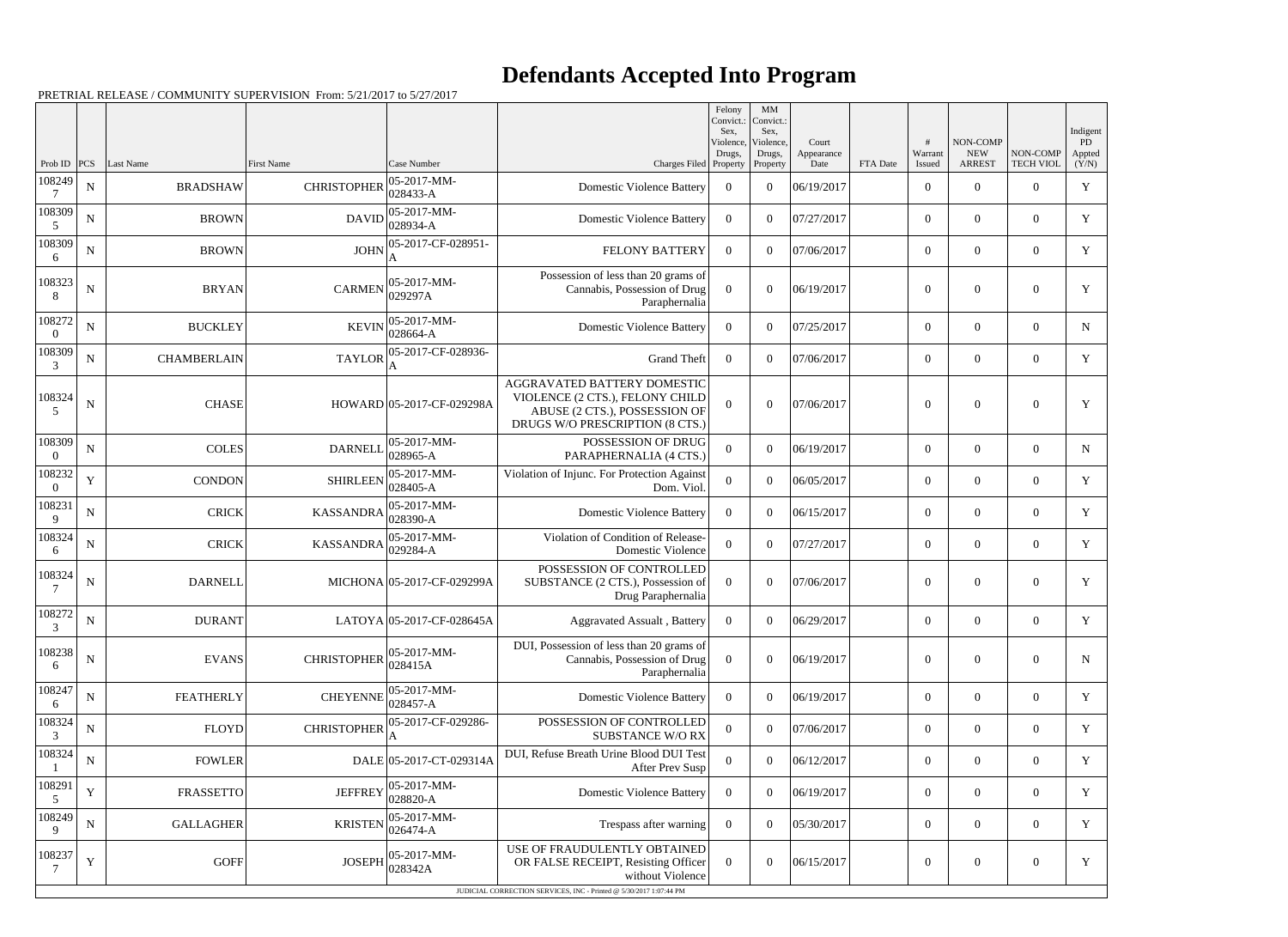## **Defendants Accepted Into Program**

|                        |             |                    |                      |                                                                                                                             |                                                                                                  | Felony<br>Convict.:<br>Sex,<br>Violence, | MM<br>Convict.:<br>Sex,<br>Violence, | Court              |          | #                 | NON-COMP                    |                              | Indigent<br>PD  |
|------------------------|-------------|--------------------|----------------------|-----------------------------------------------------------------------------------------------------------------------------|--------------------------------------------------------------------------------------------------|------------------------------------------|--------------------------------------|--------------------|----------|-------------------|-----------------------------|------------------------------|-----------------|
| Prob ID                | PCS         | Last Name          | <b>First Name</b>    | Case Number                                                                                                                 | Charges Filed Property                                                                           | Drugs,                                   | Drugs,<br>Property                   | Appearance<br>Date | FTA Date | Warrant<br>Issued | <b>NEW</b><br><b>ARREST</b> | NON-COMP<br><b>TECH VIOL</b> | Appted<br>(Y/N) |
| 108273<br>$\theta$     | ${\bf N}$   | <b>HAHN</b>        |                      | JOHN 05-2017-CF-028605A                                                                                                     | Scheme to Defraud, Grand Theft                                                                   | $\overline{0}$                           | $\theta$                             | 06/29/2017         |          | $\overline{0}$    | $\theta$                    | $\overline{0}$               | Y               |
| 108272<br>Δ            | ${\bf N}$   | <b>HICKS</b>       | <b>VERNON</b>        | $ 05-2017-MM-$<br>028606-A                                                                                                  | <b>Domestic Violence Battery</b>                                                                 | $\overline{0}$                           | $\Omega$                             | 06/19/2017         |          | $\boldsymbol{0}$  | $\overline{0}$              | $\overline{0}$               | Y               |
| 108291<br>8            | ${\bf N}$   | <b>HYDE</b>        | <b>KAITLYN</b>       | 05-2017-CF-028821-                                                                                                          | CARRYING A CONCEALED FIREARM                                                                     | $\overline{0}$                           | $\Omega$                             | 06/29/2017         |          | $\overline{0}$    | $\Omega$                    | $\Omega$                     | Y               |
| 108308<br>6            | ${\bf N}$   | <b>INMAN</b>       | <b>ANTWAN</b>        | $ 05-2017-MM-$<br>028955A                                                                                                   | Domestic Violence Battery, Domestic<br>Violence Assault                                          | $\mathbf{0}$                             | $\theta$                             | 06/13/2017         |          | $\overline{0}$    | $\overline{0}$              | $\overline{0}$               | Y               |
| 108231<br>5            | ${\bf N}$   | <b>JUTRAS</b>      | <b>BRANDON</b>       | 05-2017-CT-028441-<br>A                                                                                                     | <b>DUI</b>                                                                                       | $\overline{0}$                           | $\Omega$                             | 06/19/2017         |          | $\overline{0}$    | $\Omega$                    | $\overline{0}$               | N               |
| 108323<br>-7           | $\mathbf N$ | <b>KENNEDY</b>     |                      | JOSEPH 05-2017-CF-029288A                                                                                                   | TRAFF MDMA MORE THAN 10<br><b>GRAMS LESS THAN 200 GRAMS,</b><br>Possession of Drug Paraphernalia | $\theta$                                 | $\Omega$                             | 07/06/2017         |          | $\overline{0}$    | $\Omega$                    | $\overline{0}$               | N               |
| 108286<br>$\theta$     | ${\bf N}$   | <b>LEMONS</b>      |                      | RICHARD $\left  \begin{smallmatrix} 05\text{-}2017-\overline{\text{CF}-028804-} \\ \text{A} \end{smallmatrix} \right $<br>A | FELONY BATTERY DOMESTIC<br><b>VIOLENCE</b>                                                       | $\Omega$                                 | $\Omega$                             | 06/29/2017         |          | $\theta$          | $\theta$                    | $\overline{0}$               | $\mathbf N$     |
| 108308<br>5            | Y           | <b>MACDOWELL</b>   | <b>STEVEN</b>        | 05-2016-CF-025473-                                                                                                          | FTA REF: TRAFF STLN PROP/FALSE<br><b>VERI OWNER</b>                                              | $\overline{0}$                           | $\theta$                             | 07/06/2017         |          | $\overline{0}$    | $\overline{0}$              | $\overline{0}$               | Y               |
| 108289<br>8            | ${\bf N}$   | <b>MACKIE</b>      | <b>ANDREW</b>        | $ 05-2017-MM-$<br>$ 028835-A$                                                                                               | <b>Domestic Violence Battery</b>                                                                 | $\theta$                                 | $\Omega$                             | 06/19/2017         |          | $\overline{0}$    | $\theta$                    | $\overline{0}$               | Y               |
| 108324<br>8            | N           | <b>MAGEE</b>       |                      | DANIEL 05-2017-CF-029303A                                                                                                   | POSSESSION OF COCAINE, Possession<br>of Drug Paraphernalia                                       | $\overline{0}$                           | $\theta$                             | 07/06/2017         |          | $\overline{0}$    | $\overline{0}$              | $\overline{0}$               | Y               |
| 108236<br>$\mathbf{Q}$ | ${\bf N}$   | <b>MARCINOWSKI</b> | <b>MICHELLE</b>      | 05-2017-CT-028748-                                                                                                          | <b>DUI</b>                                                                                       | $\overline{0}$                           | $\Omega$                             | 06/12/2017         |          | $\theta$          | $\theta$                    | $\overline{0}$               | $\mathbf N$     |
| 108248<br>7            | ${\bf N}$   | MARSHALL           | <b>BRANDON</b>       | $ 05-2017-MM-$<br>$ 028422 - A$                                                                                             | Possession of less than 20 grams of<br>Cannabis                                                  | $\Omega$                                 | $\Omega$                             | 06/19/2017         |          | $\overline{0}$    | $\overline{0}$              | $\overline{0}$               | Y               |
| 108324<br>2            | ${\bf N}$   | <b>MCCAULEY</b>    | <b>KELLY</b>         | $ 05 - 2017 - MM -$<br> 029291A                                                                                             | POSSESSION OF DRUG<br>PARAPHERNALIA (3 CTS.), Poss. of<br>New or Legend Drug w/o Prescription    | $\overline{0}$                           | $\theta$                             | 06/19/2017         |          | $\overline{0}$    | $\overline{0}$              | $\overline{0}$               | Y               |
| 108249<br>8            | ${\bf N}$   | <b>MURRAY</b>      |                      | $ELORA$ 05-2017-MM-<br>028425-A                                                                                             | Domestic Violence Battery                                                                        | $\overline{0}$                           | $\overline{0}$                       | 06/19/2017         |          | $\overline{0}$    | $\overline{0}$              | $\overline{0}$               | Y               |
| 108231<br>8            | $\mathbf Y$ | <b>NEWMAN</b>      |                      | JORGE 05-2017-CF-028383A                                                                                                    | Domestic Violence Battery, Domestic<br><b>Battery By Strangulation</b>                           | $\Omega$                                 | $\theta$                             | 06/27/2017         |          | $\overline{0}$    | $\overline{0}$              | $\overline{0}$               | Y               |
| 108324                 | ${\bf N}$   | <b>OBRIEN</b>      | <b>PAUL</b>          | 05-2017-CF-029313-                                                                                                          | HEROIN POSSESS W/INTENT TO<br>PURCHASE SCHEDULE I                                                | $\overline{0}$                           | $\theta$                             | 07/06/2017         |          | $\overline{0}$    | $\overline{0}$              | $\overline{0}$               | Y               |
| 108306<br>2            | ${\bf N}$   | <b>OSBORN</b>      |                      | BRITTNI $\begin{bmatrix} 05-2017-MM \\ 028941-A \end{bmatrix}$                                                              | <b>Domestic Violence Battery</b>                                                                 | $\overline{0}$                           | $\theta$                             | 06/13/2017         |          | $\boldsymbol{0}$  | $\overline{0}$              | $\overline{0}$               | Y               |
| 108249                 | $\mathbf N$ | <b>PATE</b>        |                      | KEVIN 05-2017-CF-028426A                                                                                                    | Domestic Battery By Strangulation<br>Tampering With Witness, Domestic<br>Violence Battery        | $\overline{0}$                           | $\Omega$                             | 06/22/2017         |          | $\boldsymbol{0}$  | $\overline{0}$              | $\boldsymbol{0}$             | Y               |
| 108323<br>9            | ${\bf N}$   | <b>RHODES</b>      | $BREANNA$ $ 029315A$ | $ 05-2017-MM-$                                                                                                              | Trespass after warning, Resisting Officer<br>without Violence, Criminal Mischief<br>General      | $\overline{0}$                           | $\Omega$                             | 06/19/2017         |          | $\boldsymbol{0}$  | $\overline{0}$              | $\mathbf{0}$                 | $\mathbf Y$     |
| 108247<br>9            | $\mathbf N$ | <b>RIEGLER</b>     | <b>JAMIE</b>         | $ 05-2017-MM-$<br>$028427 - A$                                                                                              | <b>Domestic Violence Battery</b>                                                                 | $\overline{0}$                           | $\boldsymbol{0}$                     | 06/19/2017         |          | $\overline{0}$    | $\overline{0}$              | $\overline{0}$               | Y               |
| 108238<br>8            | ${\bf N}$   | <b>ROBBINS</b>     | <b>BARBARA</b>       | 05-2017-CT-028434-<br>A                                                                                                     | <b>DUI</b>                                                                                       | $\boldsymbol{0}$                         | $\boldsymbol{0}$                     | 06/19/2017         |          | $\boldsymbol{0}$  | $\overline{0}$              | $\overline{0}$               | ${\bf N}$       |
|                        |             |                    |                      |                                                                                                                             | JUDICIAL CORRECTION SERVICES, INC - Printed @ 5/30/2017 1:07:44 PM                               |                                          |                                      |                    |          |                   |                             |                              |                 |